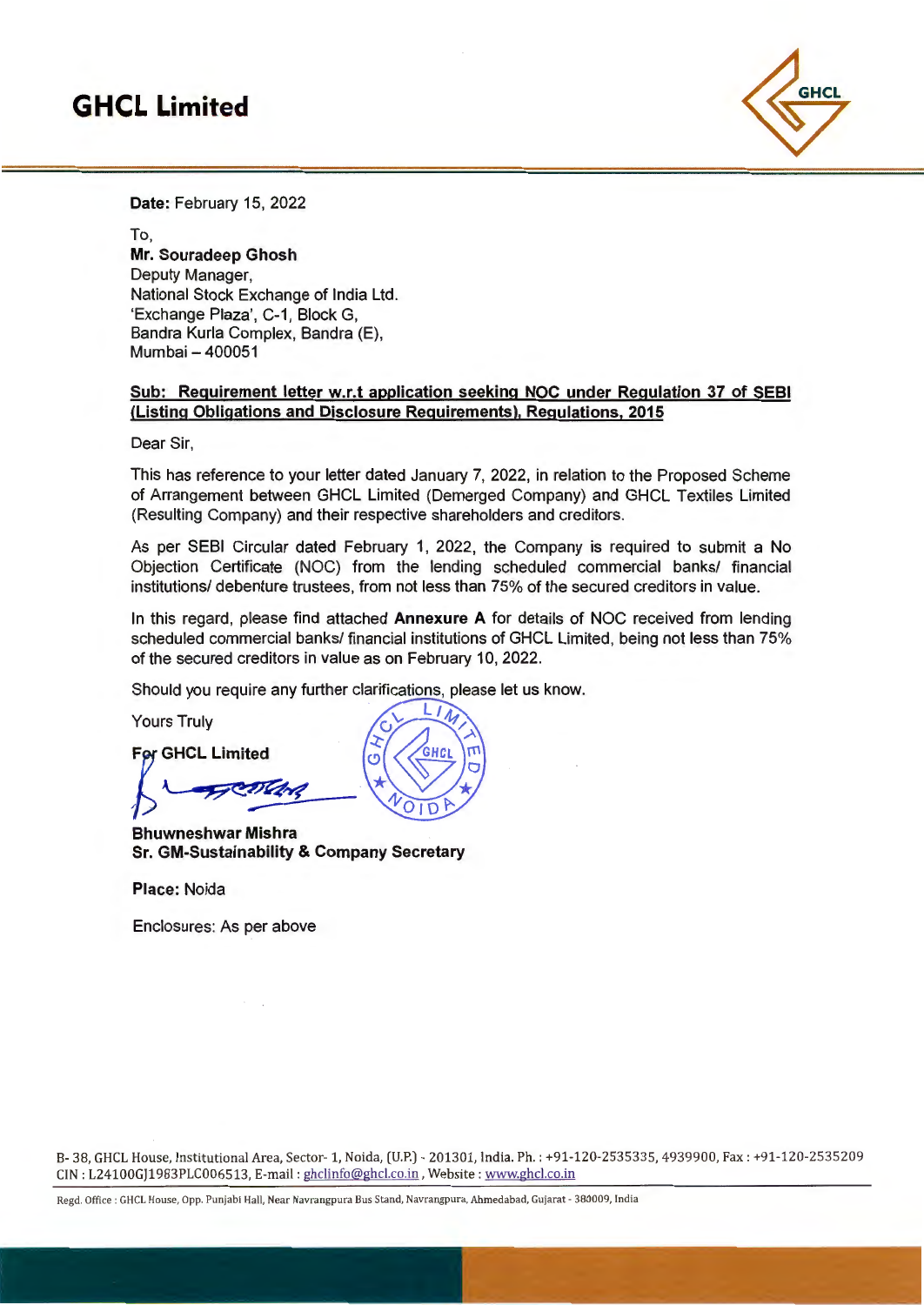**Annexure -A** 

**Details of NOC received from lending scheduled commercial banks/ financial institutions (Secured Creditors) of GHCL Limited as on February 10, 2022.** 

| Sr. No.       | <b>Bank</b>                              | <b>Branch</b>                                                            | Amount (in Rs.) | % of total<br>secured<br>creditors | <b>NOC Status</b> | % of consent<br>received from<br>secured creditors |
|---------------|------------------------------------------|--------------------------------------------------------------------------|-----------------|------------------------------------|-------------------|----------------------------------------------------|
|               | Export Import Bank of<br>India           | Ellisbridge, Ahmedabad                                                   | 2518362571      | 22.51                              | Received          | 22.51                                              |
| $\mathcal{P}$ | HDFC Bank Ltd.                           | Navrangpura, Ahmedabad                                                   | 1859799689      | 16.63                              | Received          | 16.63                                              |
| 3             | Union Bank of India                      | Industrial Finance Branch,<br>Ahmedabad                                  | 2055900118      | 18.38                              | Received          | 18.38                                              |
| 4             | Axis Bank                                | <b>Corporate Financial Services</b><br>Branch, Ashram Road,<br>Ahmedabad | 1063319784      | 9.51                               | Received          | 9.51                                               |
| 5             | <b>ICICI Bank Ltd.</b>                   | Ambawadi, Ahmedabad                                                      | 1000000000      | 8.94                               | Received          | 8.94                                               |
| 6             | State Bank of India                      | <b>Commercial Clients Group</b><br>Branch, Ahmedabad                     | 2311808419      | 20.67                              | In process        |                                                    |
|               | IDBI Bank Ltd.                           | Large Corporate Group,<br>Ahmedabad                                      | 376979459       | 3.37                               | In process        |                                                    |
|               | <b>Total Secured</b><br><b>Creditors</b> |                                                                          | 11186170040     | 100.00                             |                   | 75.96                                              |

**For GHCL Limited** 

т GHCL O And  $OID$ 

**Bhuwneshwar Mishra** 

**Sr. GM-Sustainablity & Company Secretary**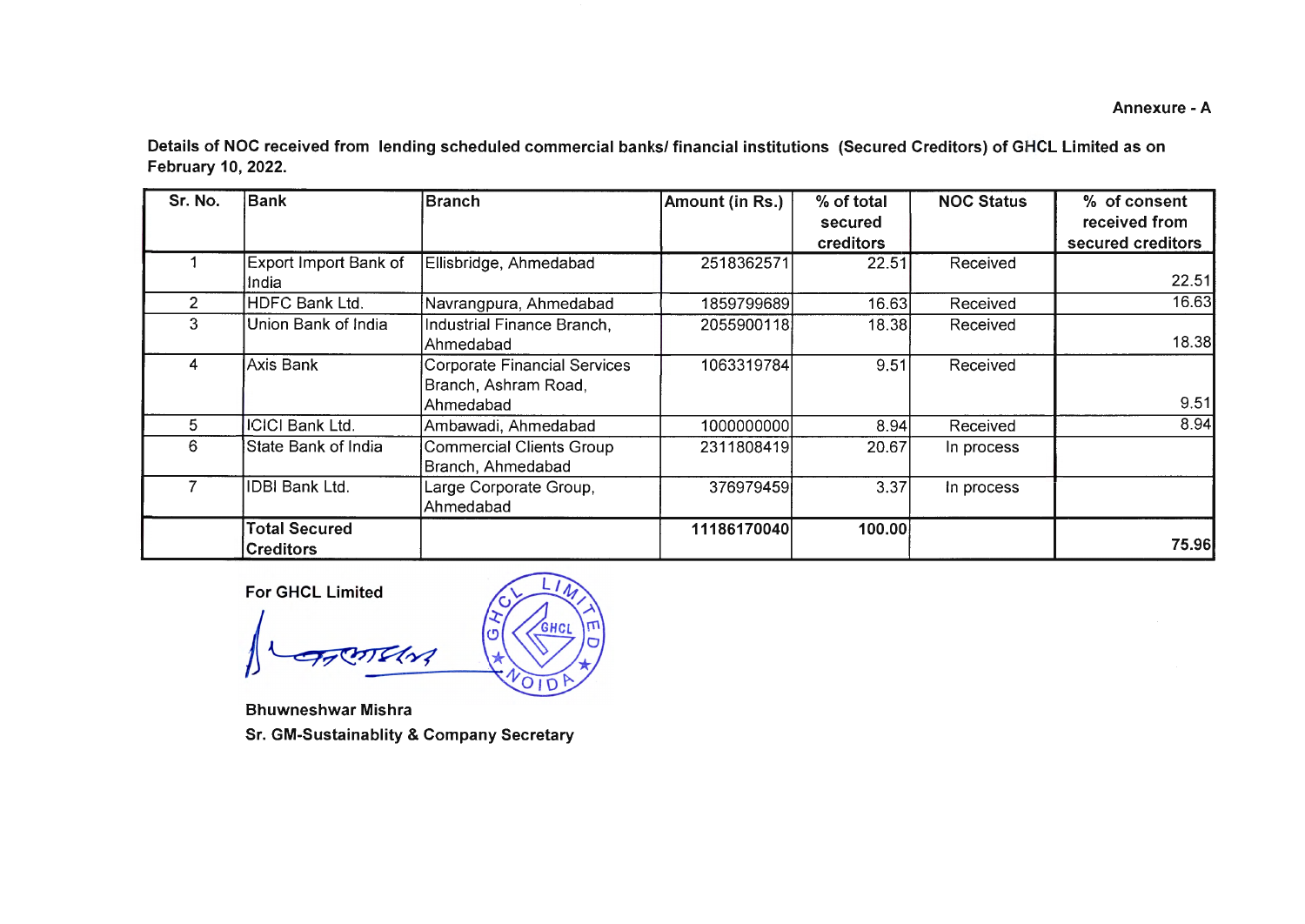$Annexu<sub>u</sub> + -1$ 



# **311141**

..... \_,\_ ..........

RE:LMG:AHRO:GHCL:EOU:2021-22:21

February 04, 2022

GHCL Limited GHCL House, Opp. Punjabi Hal/, Near Navrangpura Bus Stand, Navrangpura, Ahmedabad, 380 009

Kind Attn.: Mr. Raman Chopra CFO & Executive Director

Dear Sir,

GHCL Ltd. (GHCL), Ahmedabad: Term Loans of ₹75 crore, Term Loan of ₹225 crore (enhanced from ₹75 crore), Term Loan of ₹32 crore, Term Loan of ₹26 crore and Term Loan of ₹13 crore under the Bank's lending programme for Export Oriented Units (EOU) - No Objection Certificate

- 1. May we refer to your request letters dated December 07, 2021, and December 08, 2021, for providing consent on:
	- i) Withdrawal of earlier scheme of Demerger of Textile business of GHCL Ltd.;
	- ii) Scheme of Demerger of Spinning Business of GHCL Ltd. into GHCL Textiles Ltd.;
	- iii) Slump Sale and transfer of Home Textile Business of GHCL Ltd. to lndo Count Industries Ltd. (Ill); and
	- iv) Prepayment of Term Loan of ₹26.00 crore sanctioned under The Amended Technology Upgradation Fund Scheme (ATUFS), after completion of minimum five years from the date of first disbursement.

2. Pursuant to your request and based on information submitted by you from time to time, we hereby convey our no objection to the aforementioned requests of GHCL Ltd.

- 3. Please note that the consent is subject to following conditions:
	- This consent hereby granted is restricted to our approval as a Secured Creditor of the Borrower Company, for the demerger in accordance with the said Scheme subject to the said Scheme being duly approved by the NCLT.

........................................................................................ ~~~~~ भारतीय निर्यात-आयात बैंक | Export-Import Bank of India

केन्द्र एक भवन, 21वीं मंज़िल, विश्व व्यापर केन्द्र संकुल, कफ़ परेड, मुंबई 400005 Centre One Buildlng, Floor 21, World Trade Centre Complex, Cuffe Parade, Mumbai 400 005. फ़ोन / Phone: +91-22 2217 2600 फैक्स / Fax: +91-22-22182572 वेबसाइट / Website: www.eximbankindia.in, www.eximmitra.in ईमेल / Email: cbg@eximbankindia.in

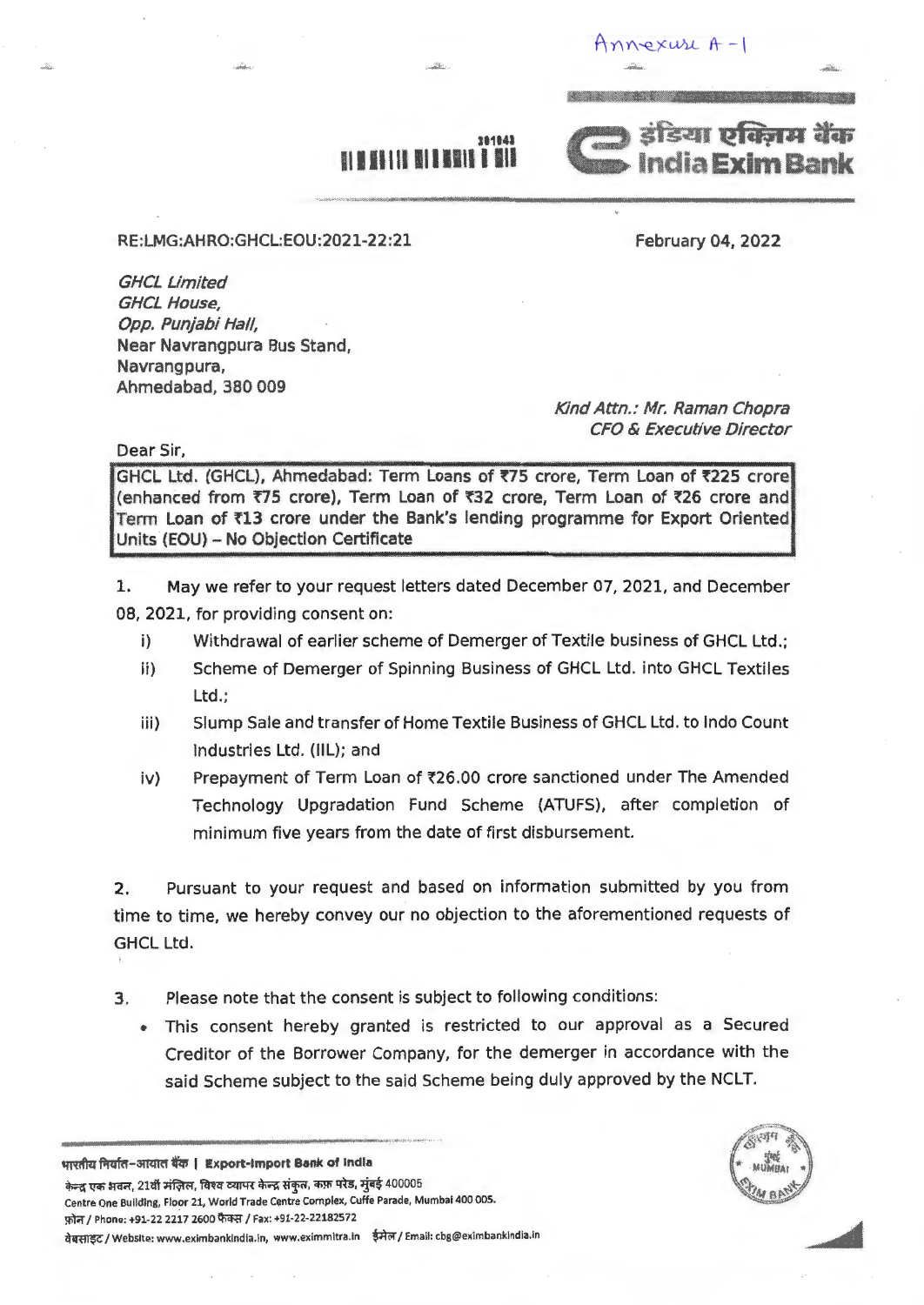जानी **Continuation** 



""""" ........

• This consent hereby granted is without prejudice to our rights and interests under the facility agreement and other documents executed by the Borrower Company in respect of the facility granted by us.

<sup>~</sup>

- This consent hereby granted is subject to the Borrower Company agreeing to execute such documents in our favour as may be necessary pursuant to Demerger of the Spinning Business as well as sale of Home Textile Business of GHCL Ltd.
- CA certified bifurcation of assets and liabilities to be submitted post Proposed Demerger and Sale.
- The said NOC is subject to consent / NOC from all others lenders to the demerging entity for the scheme of Demerger.

4. Prepayment of Term Loan sanctioned under ATUFS/Release of charge on the assets of Home Textile Divison

It may be noted that the Term Loan of ₹26.00 crore for the Home Textile Division was sanctioned under ATUFS to GHCL on June 19, 2017 and  $1<sup>st</sup>$  disbursement was made on August 24, 2017. Further, prepayment under the said loan may be permitted in lieu of submission of (a) Fixed deposit for the amount equivalent to the principal and interest amount falling due till August 31, 2022; and (b) Undertaking from the company that the Business Transfer Agreement and subsequent prepayment of the Bank's Loan is in compliance with the guidelines of ATUFS prescribed by the Ministry of textiles.

S. The copies of the amended Memorandum of Association, Articles of Association, order of NCLT approving the scheme of Demerger and other related documents related to the Demerger, may be forwarded to us for our records.

Yours faithfully, (Hirva Mamtora) Deputy General Manager, Ahmedabad Regional Office

(Meena Verma) Meera Vermis

General Manager, Head Office, Mumbai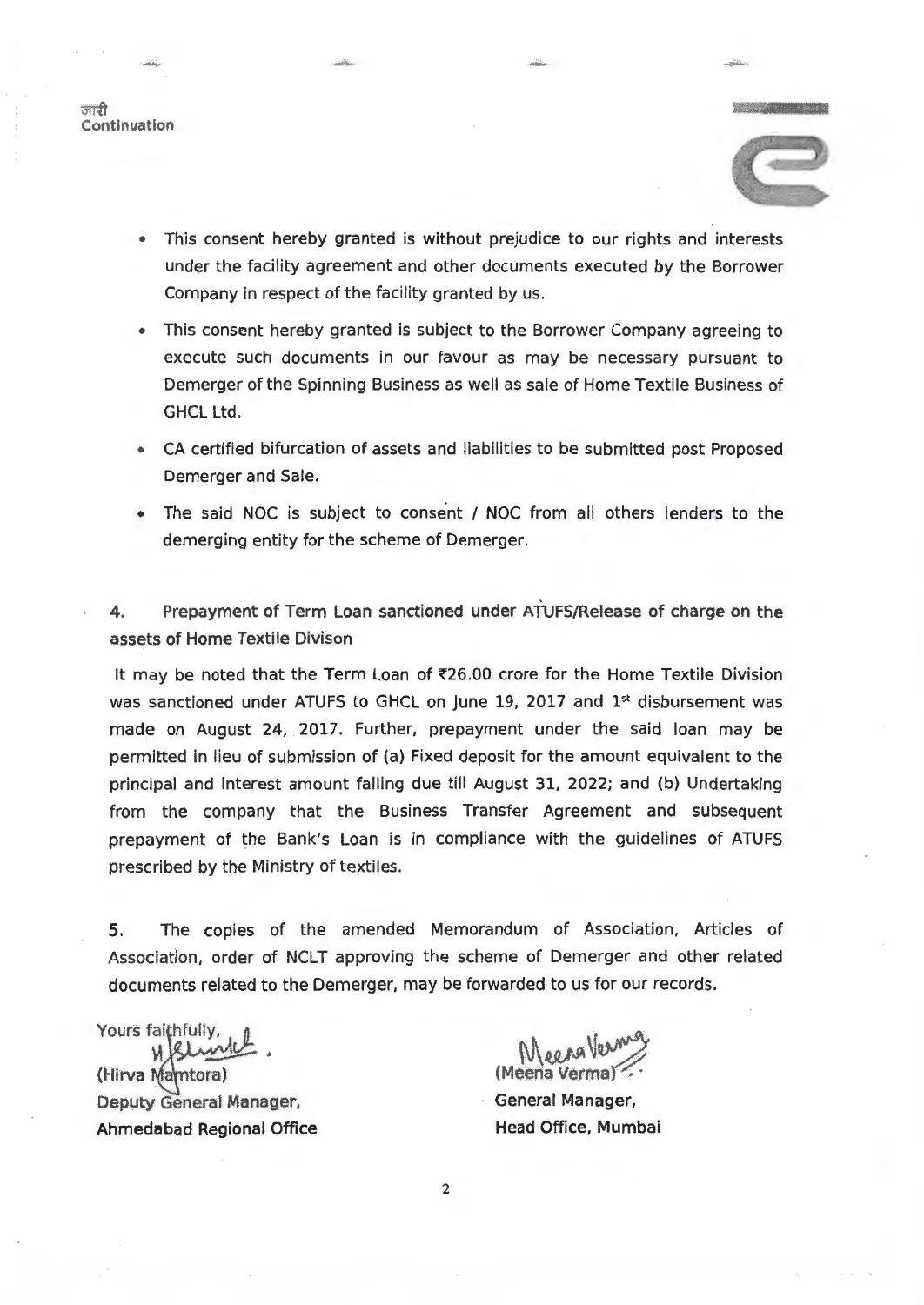

We understand your world

Classification - Confidential

### Annexure A-2

### Corporate**Banking**

3rd Floor, HDFC Bank House, Near Mithakali Six Roads, Navrangpura, Ahmedabad - 380009. Tel: 079 - 6600 1003

**ANNEXURE - 3** 

Date: 314 Jan 2022 To, GHCL Ltd. Opp. Punjabi Hall, Navrangpura, Ahmedabad - 380009.

We, HDFC Bank Ltd., having its registered office at HDFC Bank House, Senapati Bapat Marg, Lower Parel, Mumbai - 400 013 do hereby state as following:

- 1. We state that we are the lenders and have the total outstanding amount due from GHCL Limited of Rs. 119.92 crores as on 31st Jan 2022.
- 2. We state that we have received a draft copy of Scheme of Arrangement between GHCL Limited (Demerged Company') and GHCL Textiles Limited ('Resulting Company')
- 3. We state that we have no objection whatsoever for the said Scheme and we hereby give our consent to GHCL Limited for the proposed Scheme of Arrangement.
- We further authorize the Board of Directors of the Company to make and/or consent to any modifications, alterations or amendments in the Scheme which are deemed necessary and/or desired, directed or imposed by the SEBI, Stock Exchanges and jurisdictional National Company Law Tribunal or any other authority and to take all such steps as may be necessary to implement the said Scheme.
- We state that what is stated above is true to the best of our knowledge. В.

For HDFC Bank Ltd.,

 $\sigma_{\rm v}$ Saurin Jalan Relationship Manager Designation: Deputy Vice President Date: 31\* Jan 2022

Classification - Confidential

www.hdfcbank.com .

Regd. Office: HDFC Bank Ltd., HDFC Bank House, Senapati Bapat Marg, Lower Parel, Mumbai - 400 013. Tel: 022-6652 1000 Fax: 022-2496 0739 Corporate Identity No.: L65920MH1994PLC080618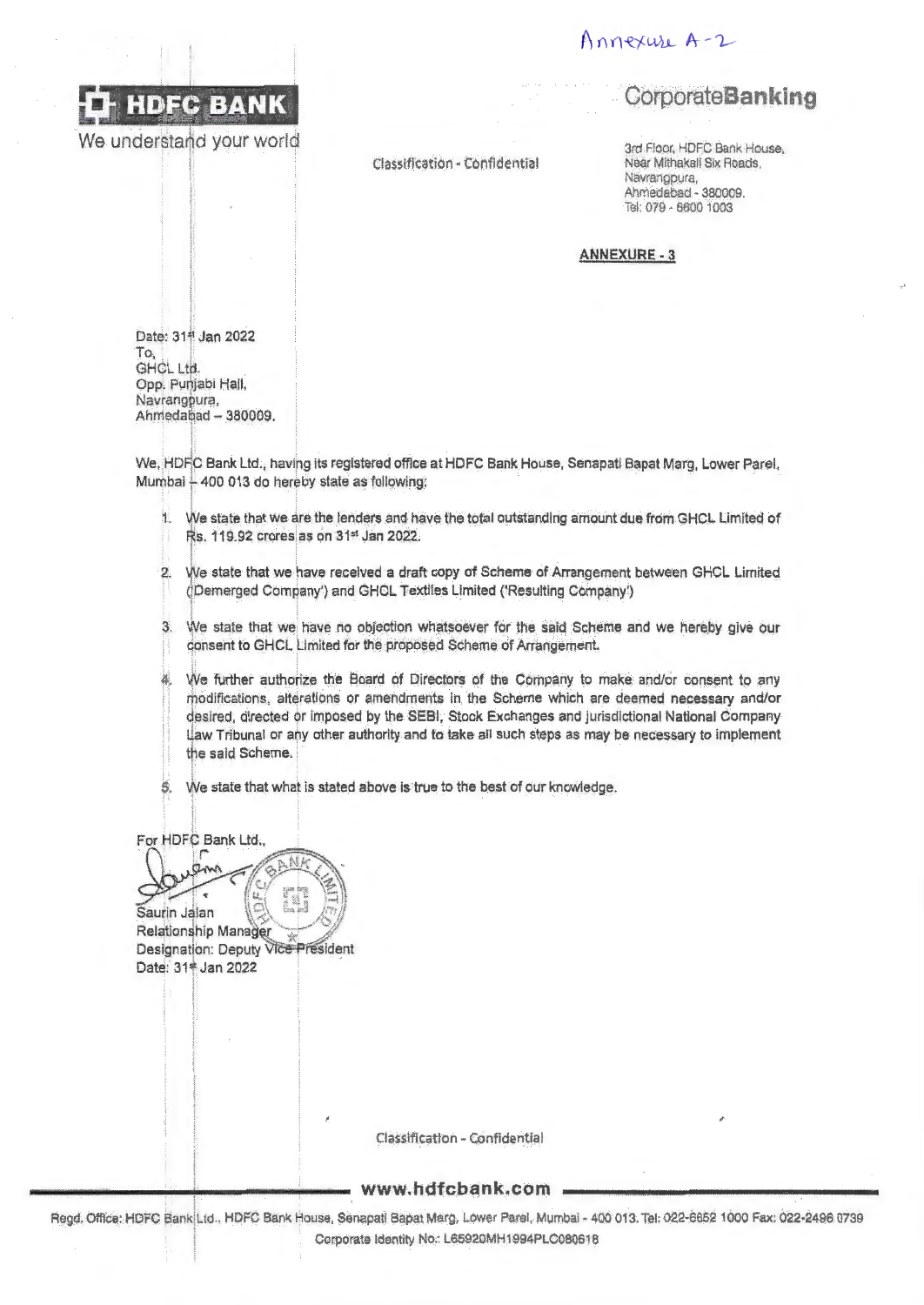

IFBA/ADV/ 188 B /2021-22 Date 03.02.2022

Annexure A-3

To,

GHCL Ltd. GHCL House, Navrangpura, Ahmedabad

### Kind Attn.: Mr. Manish Shah, Vice President (F&A)

### Re: NOC for demerger proposed for Textile division

Pursuant to your request for proposed demerger of Textile division of the company, we are pleased to inform you that bank has accepted your request. Accordingly we advise you that we have No Objection for

- $\triangleright$  The company for withdrawal of the existing scheme of demerger of the entire textile business subject to receipt of NCLT approval. [As company intends to file afresh]
- > The company for Demerger of Yarn Business into GHCL Textile Ltd.

Vijar Kumar Sinha [Asst. Général Manager]

ênv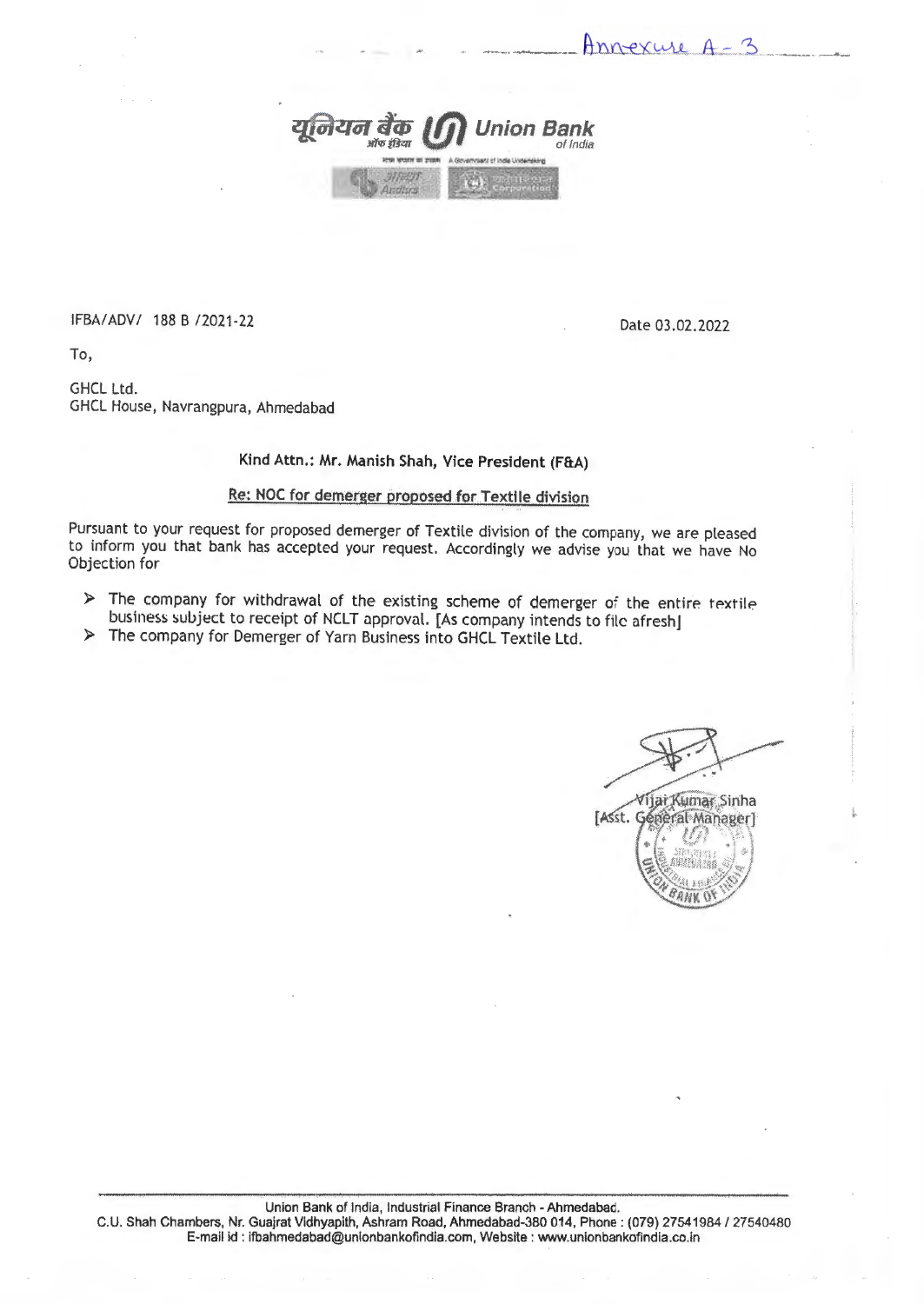### Annexuse - A-4

#### ANNEXURE-3

#### TO WHOMESOEVER IT MAY CONCERN

We. AXIS BANK LIMITED, a company, incorporated under the Companies Act, 1956 and a banking<br>company within the meaning of the Banking Regulation Act, 1949 and having its registered office at Trishal.<br>3rd Floor, Opposite Sam Ahmedabad - 380009 do hereby state as following.

- 1. We state that we are the lenders and flave the outstanding amount due from GHCL Limited of Rs 51.91 Crs as on 26 01 2022.
- 2. We state that we have received a draft copy of Scheme of Arrangement between GHCL Limited (Demerged Company') and GHCL Textiles Limited (Resulting Company')
- 3. We state that we have no objection whatsoever for the said Scheme and we hereby give our consent to GHCL Limited for the proposed Scheme of Arrangement.
- 4 We further authorize the Board of Directors of the Company to make and/or consent to any modifications, alterations or amendments in the Scheme which are deemed necessary and desirable by them and/or desired, directed or imposed by the SEBI, Slock Exchanges and jurisdictional National Company Law Tribunal or any other authority and to take all such steps as may be necessary and desirable to implement the said Scheme.
	- 5. We state that what is stated above is true to the best of our knowledge.
- 6 We will evaluate the limits for textile division once the demerger is completed separately.

For Axis Bank Ltd CUT **Authorised Signatory** 

Date : 28 January 2022

Corporate Banking Branch, 2nd Floor, 3rd Eye One, Near Fanchyati Cross Roach, C.G. Road,

Ahmedaldad - 380009<br>REGISTERED OFFICE : "Thahul" - 3rd Floor Opp. Samarthesikar Terrole, Near Law Garden,<br>Elisbridge, Ahmedaltad + 380000. Telephone No. 079-26409322 Fax No. - 079-26409321<br>CIN: L65110G11993PLC020769 Websit

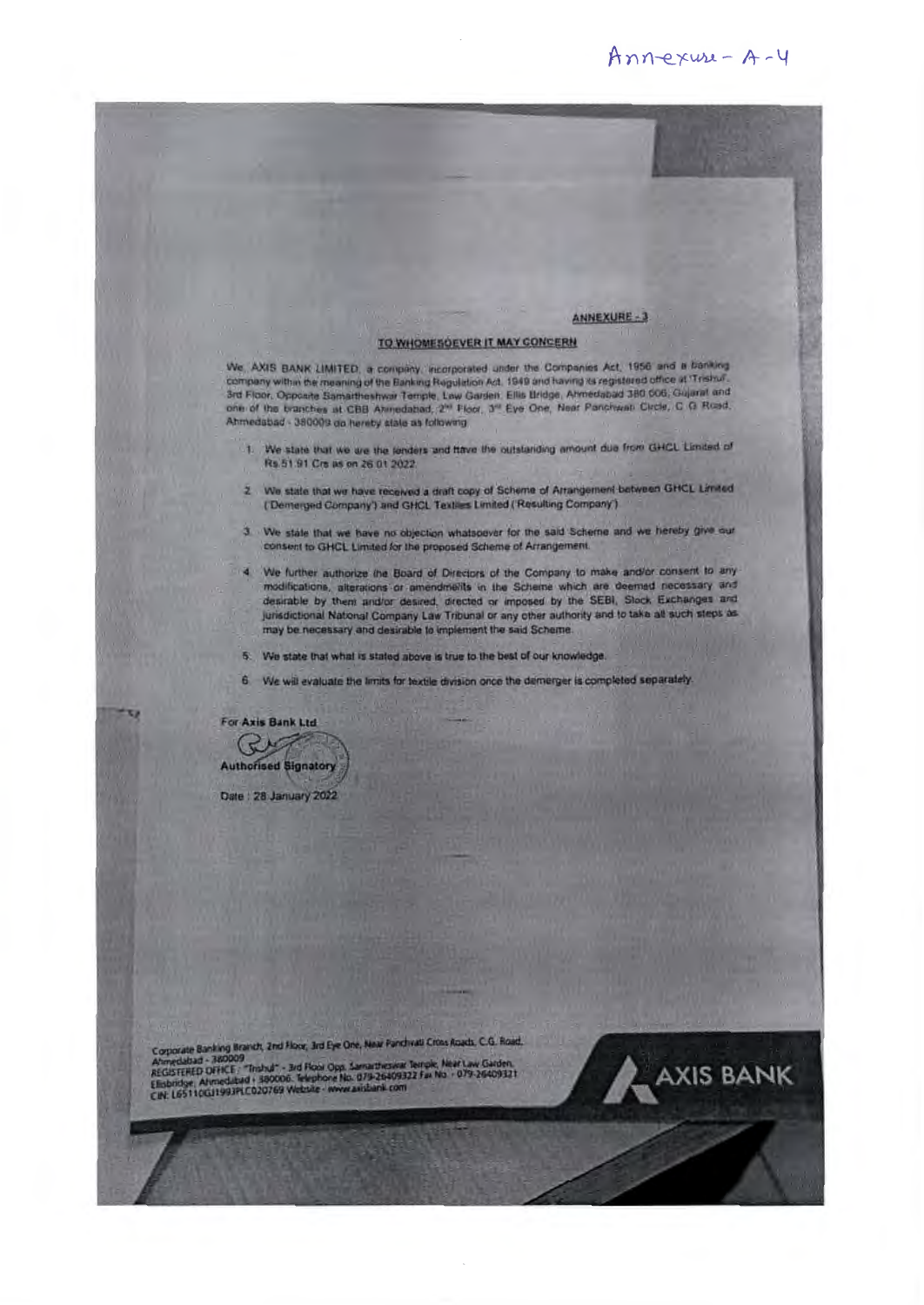

### CONSENT LETTER

Ref: LCG213461566851 Date: December 30, 2021

### TO WHOMSOEVER IT MAY CONCERN

1. We, ICICI Bank Ltd {"ICICI Bank"), a company incorporated under the Companies Act, 2013 and a banking company within the meaning of the Banking Regulation Act, 1949 and having our registered office at ICICI Bank Tower, Near Chakli Circle, Old Padra Road, Vadodara, 390 007, Gujarat and corporate office at ICICI Bank Towers, Sandra Kurla Complex, Sandra (East), Mumbai '400051, and amongst others, a branch / office at JMC House, Ahmedabad ("Lender"), the secured creditor of GHCL limited ("Borrower"/"Demerged Company") have advanced the following facilities to the Demerged Company:

Rupee Term Loan ("RTL") of Rs. 1,000.0 million (One Thousand million only), WC facility of Rs. 500.0 million (Five hundred million only) and Derivative Limits of Rs. 50.0 million (Fifty million only) ("Facility")

- 2. We understand that the Borrower intends to file a petition under the provisions of Sections 230 - 232 of the Companies Act, 2013 and applicable provisions of Companies Act, 2013 for Scheme of Arrangement between Demerged Company and GHCL Textiles Limited ("Resulting Company") ("Scheme").
- 3. We have gone through the said Scheme and considered its implications and give our consent to the same as proposed by the Demerged Company subject to the following;
	- a. all secured and unsecured debts, liabilities (including contingent liabilities), duties and obligations howsoever arising, raised or incurred by the Demerged Company from ICICI Bank, including the Facility, shall not be affected by the Scheme and the Demerged Company shall continue to remain liable to repay the Facility on the same terms and conditions as were applicable to the Demerged Company prior to the demerger, meeting, discharging and satisfying the said liabilities and turther not requiring any consent of any third party whomsoever. All assets of the Demerged Company which are charged to ICICl Bank shall continue to secure the Facility till the Facility are repaid in full to the satisfaction of ICICI Bank or if the charge over any specific asset is released by ICICI Bank in writing;
	- b, Till such time the assets charged to ICICI Bank as security for the Facility ("the said assets") are not released by ICICI Bank or the Facility are repaid in full to the satisfaction of IClCI Bank, the said assets shall not form part of the Demerged Undertaking as defined in Clause 1.7 of the Scheme ("Demerged Undertaking") and shall remain a part of the Demerged Company and the said assets shall continue to secure the Facility on the same terms and conditions as were applicable to the Demerged Company prior to the demergar;



9th Floor. JMC House, Ambawadi. TeL : 079 - 66523786 India. Ahmedabad - 380 006, **Website www.icicibank.com** Corp. Office : ICICI Bank Towers, Bandra-Kurla

Regd. Office : ICICI Bank Tower, Near Chakli Circle, ICICJ Rank Limited Old Patlra Road, Vadodara 39{) 007,

Annexuse A = 5

...... \_\_\_\_ ····-······-··

Gujarat. India. C!N :L65190GJ1994PLC021012 Complex, Mumbai 400051, India